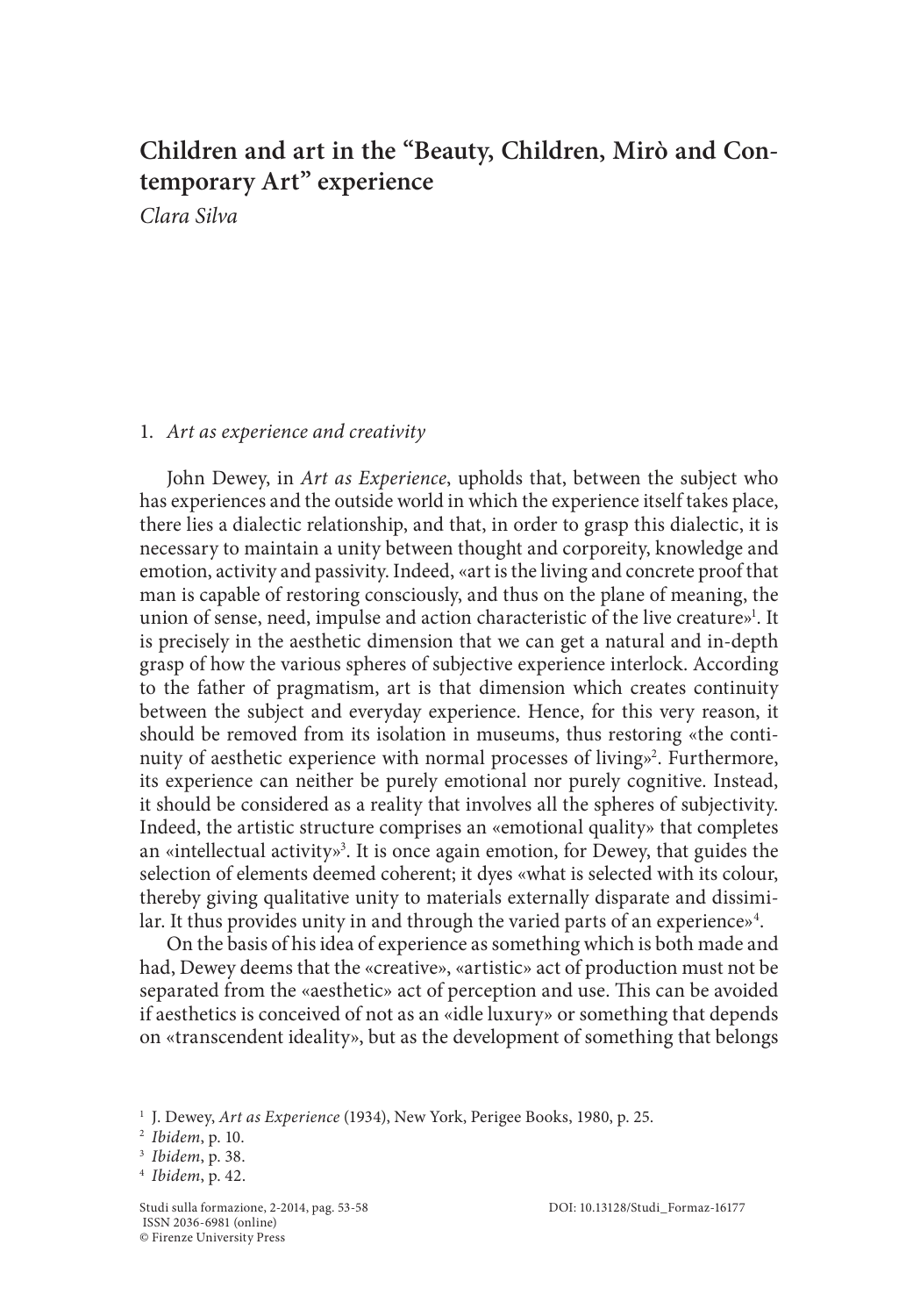#### clara silva

to a normal experience<sup>5</sup>. On the other hand, art can neither be understood as an act that is solipsistic, closed in on itself, since, in the relationship with the material, the artist gives rise to a structure that can be used by others. Hence, the work of art is produced in order to be used, it is an act of expression and communication. Dewey therefore asserts art's institutional and social value, underlining its anthropological nature. In this perspective, Dewey places art and technique, art and craftsmanship on a continuous plane, even though the work of art, unlike other objects, possesses a complete form, a totally novel unity of sense, which can be used by the whole human community $\rm ^6$ .

The link between art and technique resides in the creative dimension which, as Vygotsky notes, is an «essential condition for existence» $^7$  and hence it is at the base of everything that is innovative in every human action, even when it is a small thing, an insignificant detail. Creativity is that active and experiential dimension which «makes the human being a creature oriented toward the future». It is founded on «imagination» or «fantasy»<sup>8</sup>. For Vygotsky, imagination does not just work on the materials derived from the experiences had by the individual, but it is also based on the experiences of others, in other words, the underlying historic and social conditions. Man «can imagine what he has not seen, can conceptualize something from another person's narration and description of what he himself has never directly experienced. He is not limited to the narrow circle and narrow boundaries of his own experience but can venture far beyond these boundaries, assimilating, with the help of his imagination, someone else's historical or social experience»9 .

For Vygotsky, «drawing […] is the primary form of creative activity in early childhood»<sup>10</sup>: it develops through a series of stages or fundamental phases, a preliminary stage being scribbling. Creative drawing, more intense until puberty, however cools off with growth, except in exceptional cases<sup>11</sup>.

Cesare Ghezzi, one of the most interesting experimenters of art-based teaching for children, considers graphic-pictorial expression a bridge towards knowledge of the self, others and the world. Art is *paideia* and has the task of educating the gaze to scrutinize outwards and inwards, of educating us talk of ourselves and our own original vision of the world. A child's creativity can develop through a language of signs, graphics and pictures so long as to him the educational environment represents a place of freedom of expression. In this way, educating children towards art enables their broader expressive capacities to develop more and allows them to discover the path of inner narration.

<sup>5</sup> *Ibidem*, p. 46.

<sup>6</sup> *Ibidem*, p. 49.

<sup>7</sup> L.S. Vygotsky, *Imagination and Creativity in Childhood* (1930), in «Journal of Russian and East European Psychology», vol. 42, no. 1, January-February 2004, p. 11.

<sup>8</sup> *Ibidem*, p. 9.

<sup>9</sup> *Ibidem*, p. 17.

<sup>10</sup> *Ibidem*, p. 74.

<sup>11</sup> See *ibidem*, p. 75.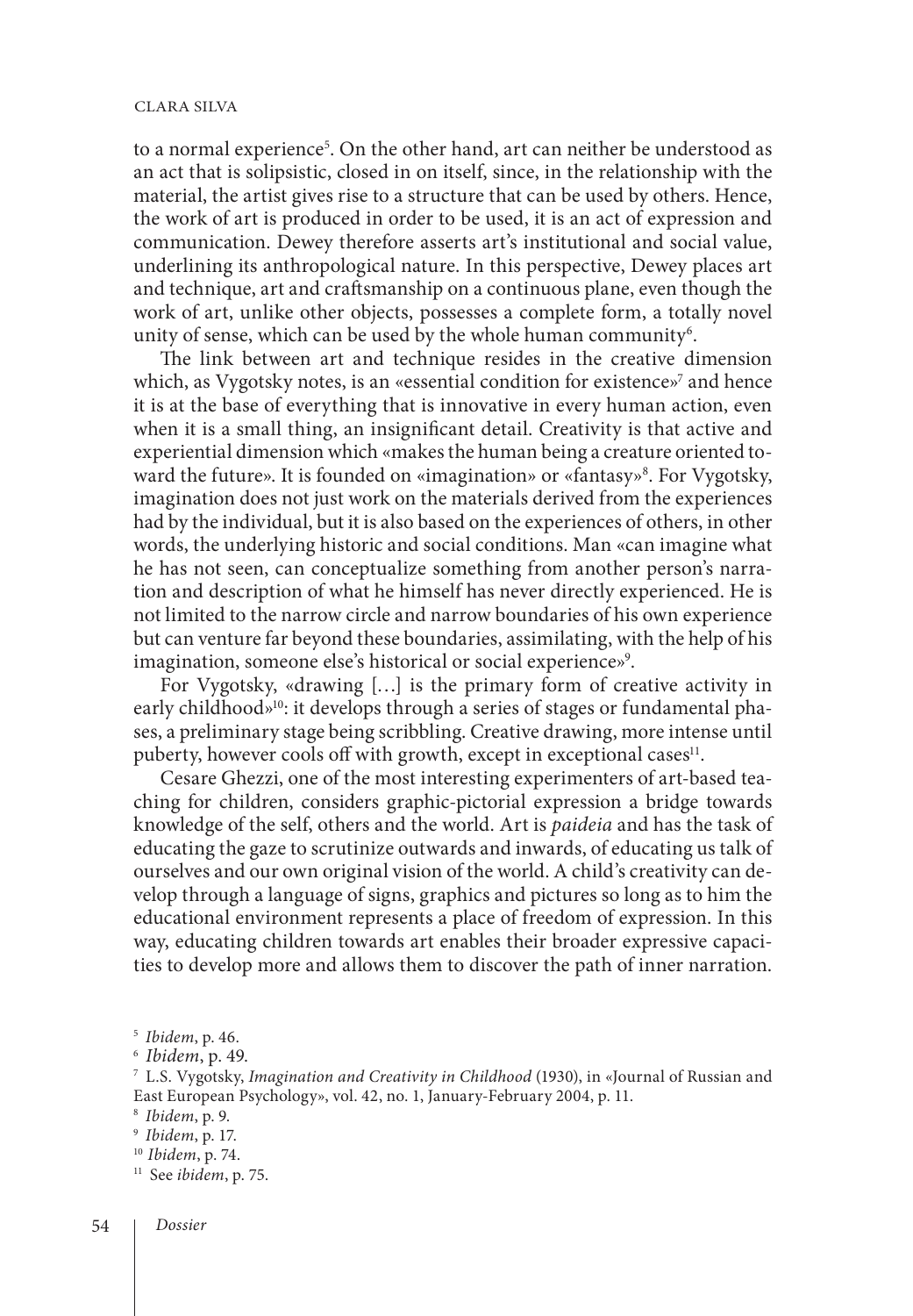Ghezzi thus transformed his classes into places with a freedom of learning and teaching, in a cultural workshop where no drawing produced by a child is rejected and where everyone can freely live the adventure of their education<sup>12</sup>.

The educator's role in the child's artistic experience is, in this perspective, to accompany her in clarifying her ideas, mental images and the feelings that she has or intends to transfer onto the paper. It is an approach based on the awareness that children's drawings tell a tale and that the educator has the task, together with the child, of analysing the oral narration accompanying or following the creation of the drawing. The educator urges the child to give a voice to his inner images, so that in the creative act he will interpret his experiences and emotions, transforming them. The moment of reflection and reevocation carried out under the educator's guidance allows the child to share her experiences with the other children. It motivates her to represent them in drawings and paintings. Hence the children are not obliged to suffocate their creativity, nor to follow set rules. Instead, they are guided to find solutions to the procedural problems that arise when they draw or paint, thereby discovering and building their own procedure for making art<sup>13</sup>.

From this point of view, technique is not taught, but is gained, a step at a time, as part of a dialogic relationship with the educator. Knowledge of the procedures and the capacity to use equipment are, therefore, not considered the goals of the teaching activity, but means at the service of the child's artistic production<sup>14</sup>. Besides, as Marco Dallari writes, in their interaction the educator is conscious that the child's language of expression is not definite, and of the importance of safeguarding the openness of this language. Hence, the educator «does not teach the rules, does not offer an already given code that the child simply has to fit in with to become more and more similar to the "grown-ups". On the contrary, we need to give the children the greatest opportunity to be more authentically close to their inner needs and originality, with their thoughts, interests, impulses, affections and emotions, to use Vygotsky's words. What is more, we must also enable them to bring out their undoubted capacity to be, to express, and even to teach us, perhaps, what originality and primariness of the species is preserved by their lacking or relative inculturation»<sup>15</sup>.

The 'workshop' pedagogic-didactic model therefore appears, as Dallari and Francucci suggest, the most suited for a similar approach to aesthetic education, since it respects «individual personalities», escaping the «pseudo-scientific and cognitivist epistemological ideal according to which know-how is the same as knowledge, and delivering existential and cultural tools is seen as mere literacy»<sup>16</sup>.

<sup>12</sup> See C. Ghezzi, *Il bambino e la sua arte. Novantanove tesi*, edited by M. Gennari, Genoa, Il Melangolo, 2010.

<sup>13</sup> *Ibidem*.

<sup>14</sup> *Ibidem*.

<sup>15</sup> M. Dallari, *Pastrocchi, macchie, scarabocchi. Il linguaggio grafico-pittorico da 0 a 3 anni*, Scandicci, La Nuova Italia, 1988, p. 43, own translation.

<sup>16</sup> M. Dallari, C. Francucci, *L'esperienza pedagogica dell'arte*, Scandicci, La Nuova Italia,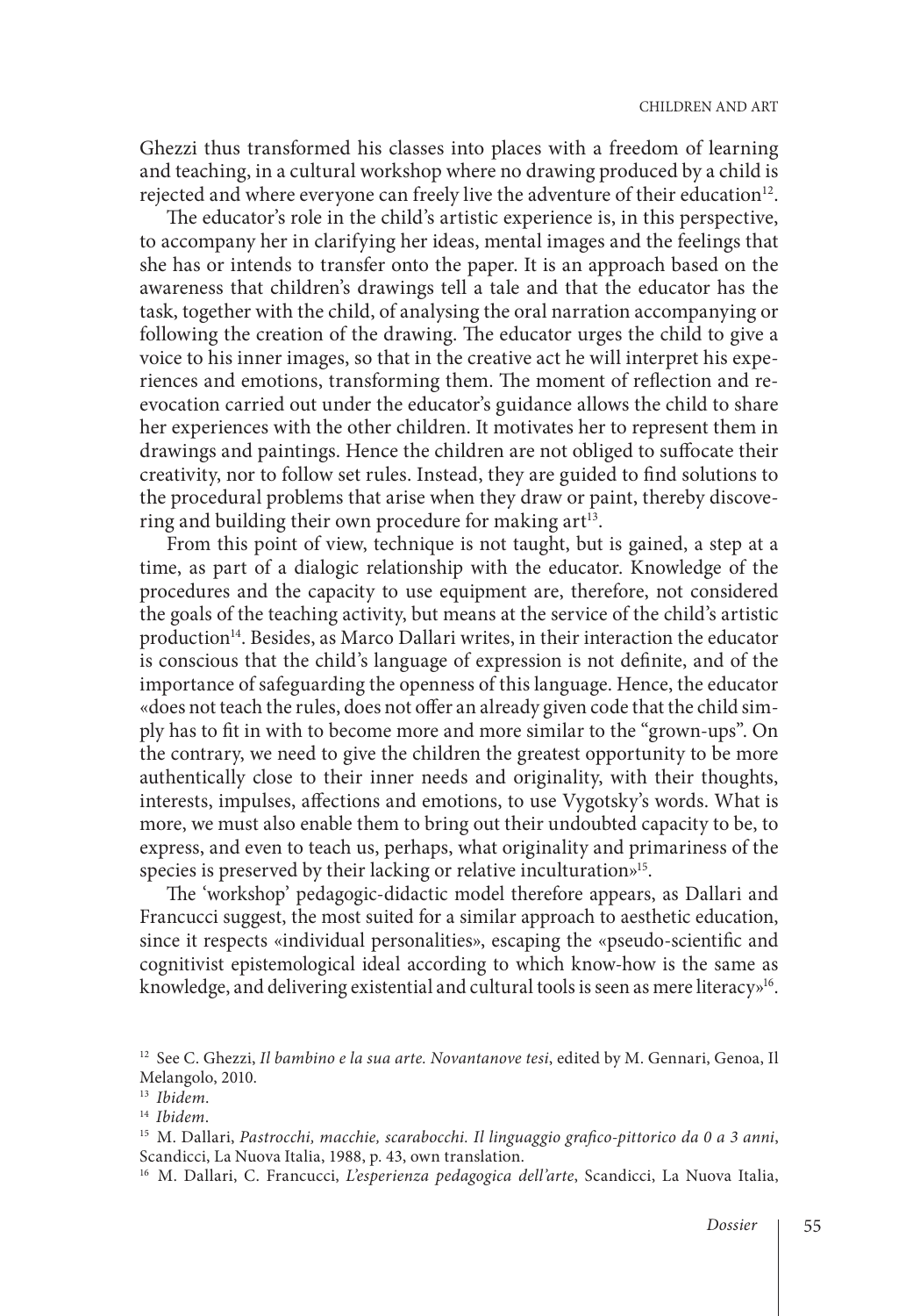# 2. *Children's aesthetic experience through Mirò*

It is within these theoretical points of reference that one can read the many experiences made since 2011 in numerous crèches and nursery schools both in Tuscany and some European countries – Spain, Slovenia, Croatia and Great Britain – within the project devised by Enzo Catarsi, «Beauty, Children, Mirò and Contemporary Art». The underlying intention of the project is to help fight the adult-centred conception, as yet not totally surpassed, according to which children are imperfect beings. This conception influences how children's work is read in various fields of experience, amongst which their approach to art and drawing. The same negative interpretation of children's first drawings, called scribbles, reflects a comparative attitude, being considered an imperfect step in the development of the capacity to represent reality. The so-called 'scribbles' are in fact cognitive and expressive acts, as demonstrated by those produced by the children during the project. Moreover, as Dallari upholds, «a child's scribbles point us to a dynamic, that is, developing, conception of the self. A conception that does not concern classifying one's body or thought under rules or fixed parts, but that is linked to the intentional relationship with the self and the outside world»<sup>17</sup>. The graphics and pictures produced by young children nevertheless do not just consist of expressions of a motor activity, but give real outlines of a story: through these the child recreates a movement, for example, of an animal, a person, etcetera<sup>18</sup>. For Tilde Giani Gallino, in place of the term 'scribble', with its denigratory overtones, the terms that should instead be used for the graphics produced by very young children are line, circle and mark, which are the production methods prior to drawing<sup>19</sup>. For Claire Golomb, these signs stand for the objects that the children have in their mind. Like in the game of 'let's pretend', real situations are simulated through gestures or objects that symbolically recall them (for example, children using a broom as a horse) $^{20}$ .

The blobs produced by young children also refer to a «twofold creation: at the beginning the formation of the blob, then the creation of an imaginary object suggested by that blob»21. In other words, the child produces the blob on the paper and then gives it a meaning by associating it with an object.

Owing to these considerations, for some time it has been clear that, in the

1998, p. 59, own translation.

<sup>17</sup> M. Dallari, *Pastrocchi, macchie, scarabocchi. Il linguaggio grafico-pittorico da 0 a 3 anni*, cit., p. 48, own translation.

<sup>20</sup> See C. Golomb, *Child Art in Context: a cultural and comparative perspective*, Washington DC/London, American Psychology Association, 2002.

<sup>21</sup> A. Stern, *Arte infantile* (1959), trad. it., Rome, Armando, 1966, p. 37, own translation.

<sup>18</sup> *Ibidem*, pp. 27-28.

<sup>19</sup> See T. Giani Gallino, *Il mondo disegnato dai bambini. L'evoluzione grafica e la costruzione dell'identità*, Florence, Giunti, 2008.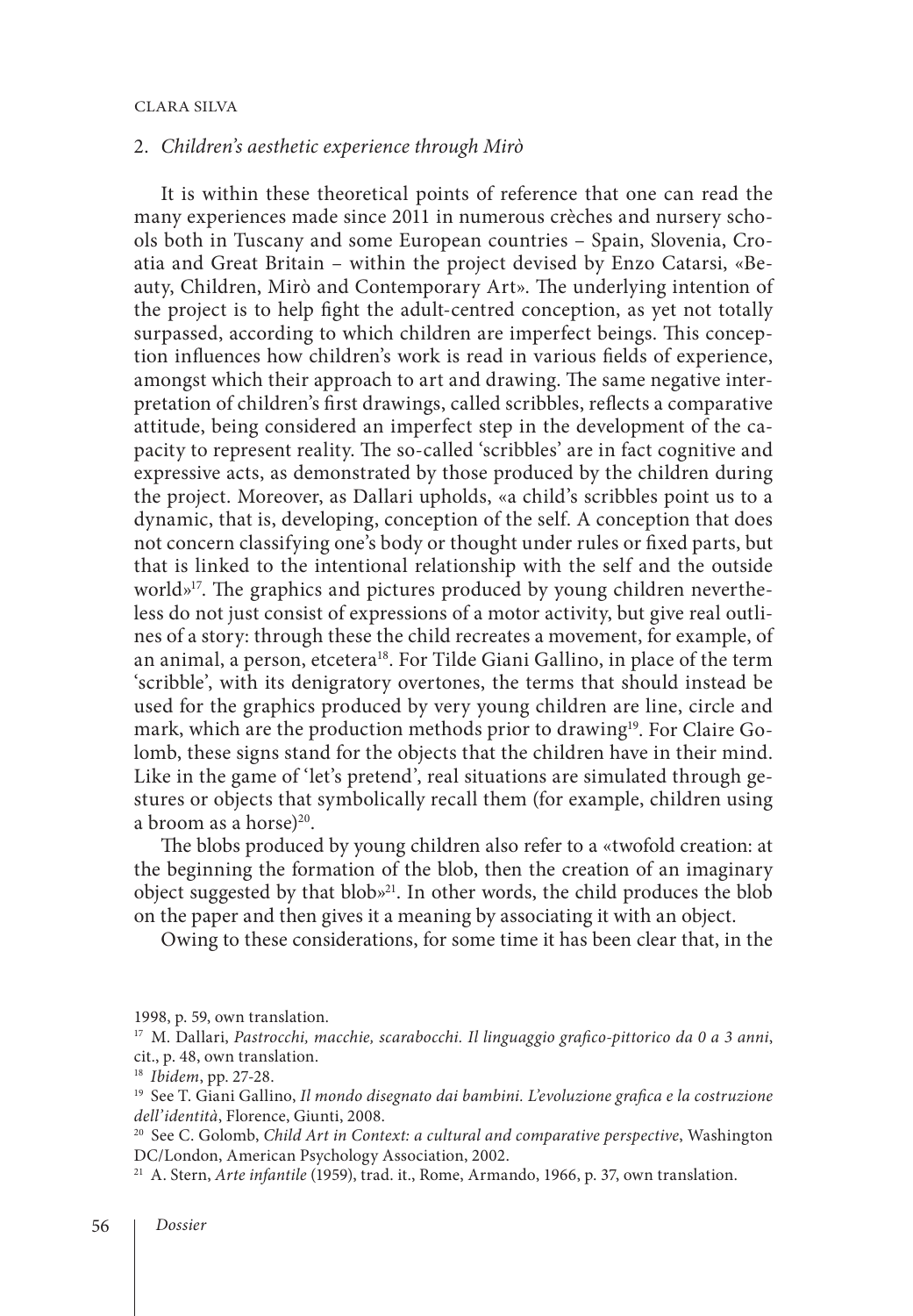educational relationship, blobs, as well as signs traced on the paper, should not be interpreted as a mistake to be corrected, as something needing to be straightened out, but instead as a core that generates sense, as a springboard for children's expression. Hence, even though different methods were used in the different locations, the aim of the project was to think of the child's relationship with art and with the aesthetic experience, by enhancing the creative dimension. This was developed through interaction with a universe of signs, symbols and images, in the framework of an aesthetic type of involvement.

The artistic material used consisted of works by Mirò, and in some cases also by Picasso, Kandinsky and Klee. From these starting points, the work could carry on in different directions: from developing an approach to art in the children, to stimulating creativity, in even the youngest children, prompting them to think in divergent ways, and performing work with signs and colours while handling various materials, including food and products from nature (flowers, berries, etc.). These works of art were not chosen at random: from Cubism onwards, art has substantially valued and drawn inspiration from an openness to sense typical of children's drawing: contemporary art has embraced the creativity and stylistic and perspective invention of children's drawings. In this way, it wants to stimulate an «open intersubjectivity» between the work of art and its user<sup>22</sup>. The reproductions of the works by the aforementioned artists were used in the didactics and pedagogy to develop the children's storytelling skills and to stimulate their artistic literacy for that same end. It was Enzo Catarsi's idea to use art as a stimulation for the adults to educate the children to experience 'beauty' and a positive conception of life and the world, in order to assume a critical and ironic perspective of reality. From this point of view, Mirò's works seemed to be those most capable of representing shapes and colours in different, and personal, ways. Tellingly, as Catarsi observed, many compared Mirò's gaze to that of children, owing to its tendency to diverge and constantly repeat the same graphic signs with a metaphoric meaning.

The experiences gained in the project provided a wealth of innovative suggestions, which I cannot set out here in full. For example, we may quote the fact that the young children not only drew with their fingers, splashing the paper with the colours, or letting the diluted colour move from one part of the paper to another, but they also painted with their eyes closed, allowing themselves to be guided by their emotions. Once they opened their eyes, the children put what they had drawn into words. The older ones, after carefully observing Mirò's self-portrait, used it as a guiding image to draw a picture of

<sup>22</sup> M. Dallari, *Pastrocchi, macchie, scarabocchi. Il linguaggio grafico-pittorico da 0 a 3 anni*, cit., p. 47, own translation. In the case of children's drawings, their meaning needs to be built through intersubjective dialogue between the adult and child in which the adult interprets the child's words, or in the case of very young children, gestures or vocal sounds (see A. Cappelletti, *Nido d'infanzia (Vol. 2) - Il disegno narrativo al nido*, Trento, Erickson, 2009, p. 21).